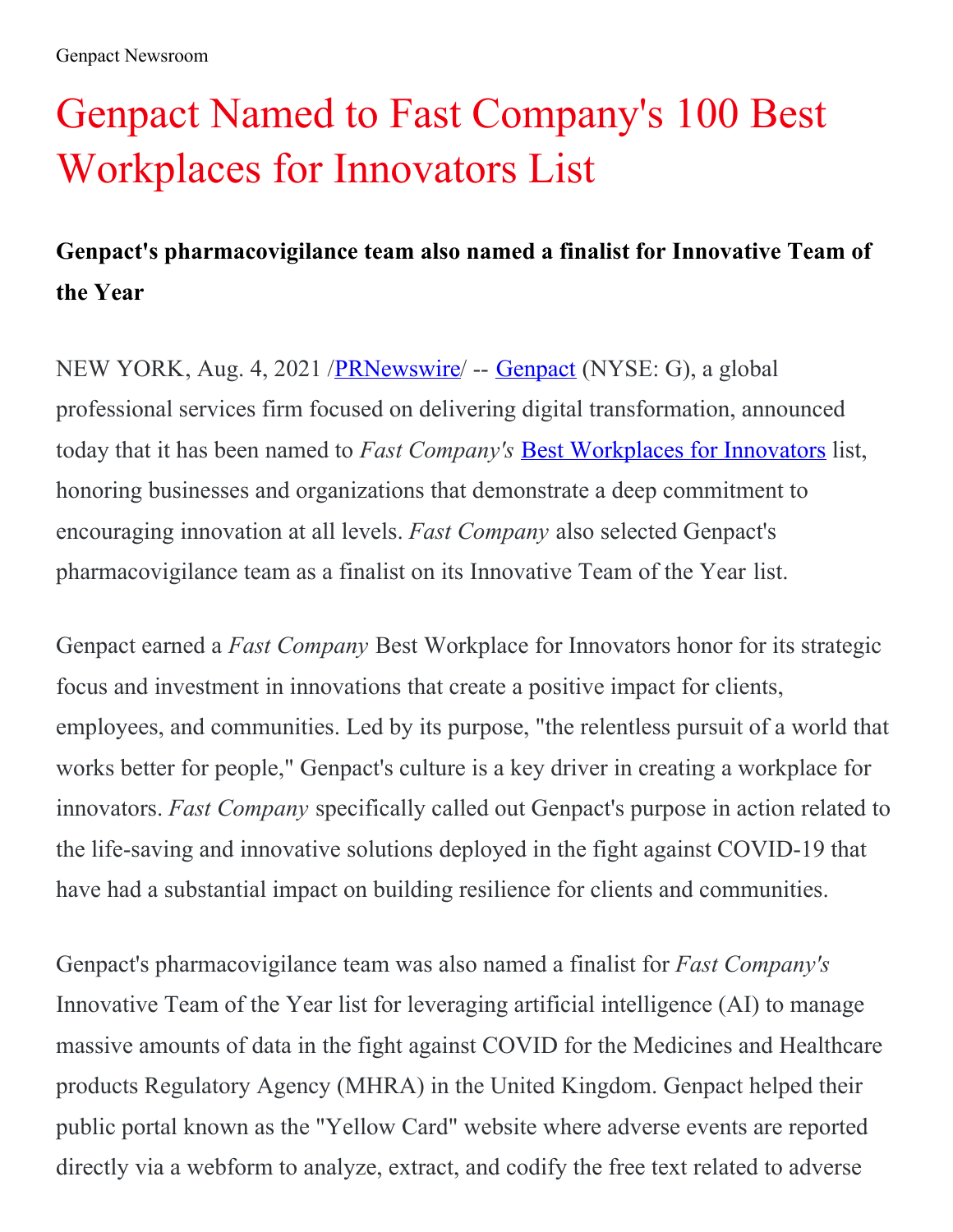event details before sending these cases for further review by the MHRA. These reports allow scientists to understand the effects of vaccines on patients at speed and with precision.

"Innovation in the end is all about people and company culture. Diversity and inclusiveness are key in people and it's critical that the culture be one of endless curiosity and continuous learning, and actively supports incisive and creative thinking," said Sanjay Srivastava, chief digital officer, Genpact. "At Genpact this has allowed us to be an employer of choice for innovative thinkers and be a dynamic place to learn, grow and scale."

Developed in collaboration with Accenture, the 2021 Best Workplaces for Innovators list is in its third year and ranks 100 winners from a variety of industries, including computer science, biotech, consumer packaged goods, nonprofit, education, financial services, cybersecurity, and engineering. Working together, *Fast Company* editors and Accenture researchers scored nearly 1,500 applications, and a panel of eight eminent judges reviewed and endorsed the top 100 companies from around the world.

"These leaders and teams created cultures of innovation and sustained them, even as remote work extended into 2021," says Stephanie Mehta, editor-in-chief, *Fast Company.* "This newest list of the Best Workplaces for Innovators honors those organizations that found ways to collaborate and invent despite the challenges posed by the pandemic, ensuring employees were at the forefront."

To see the complete list, go to: [https://www.fastcompany.com/best-workplaces-for](https://c212.net/c/link/?t=0&l=en&o=3249219-1&h=1448778973&u=https%3A%2F%2Fwww.fastcompany.com%2Fbest-workplaces-for-innovators%2F2021&a=https%3A%2F%2Fwww.fastcompany.com%2Fbest-workplaces-for-innovators%2F2021)innovators/2021

*Fast Company*'s Best Workplaces for Innovators issue (September 2021) is available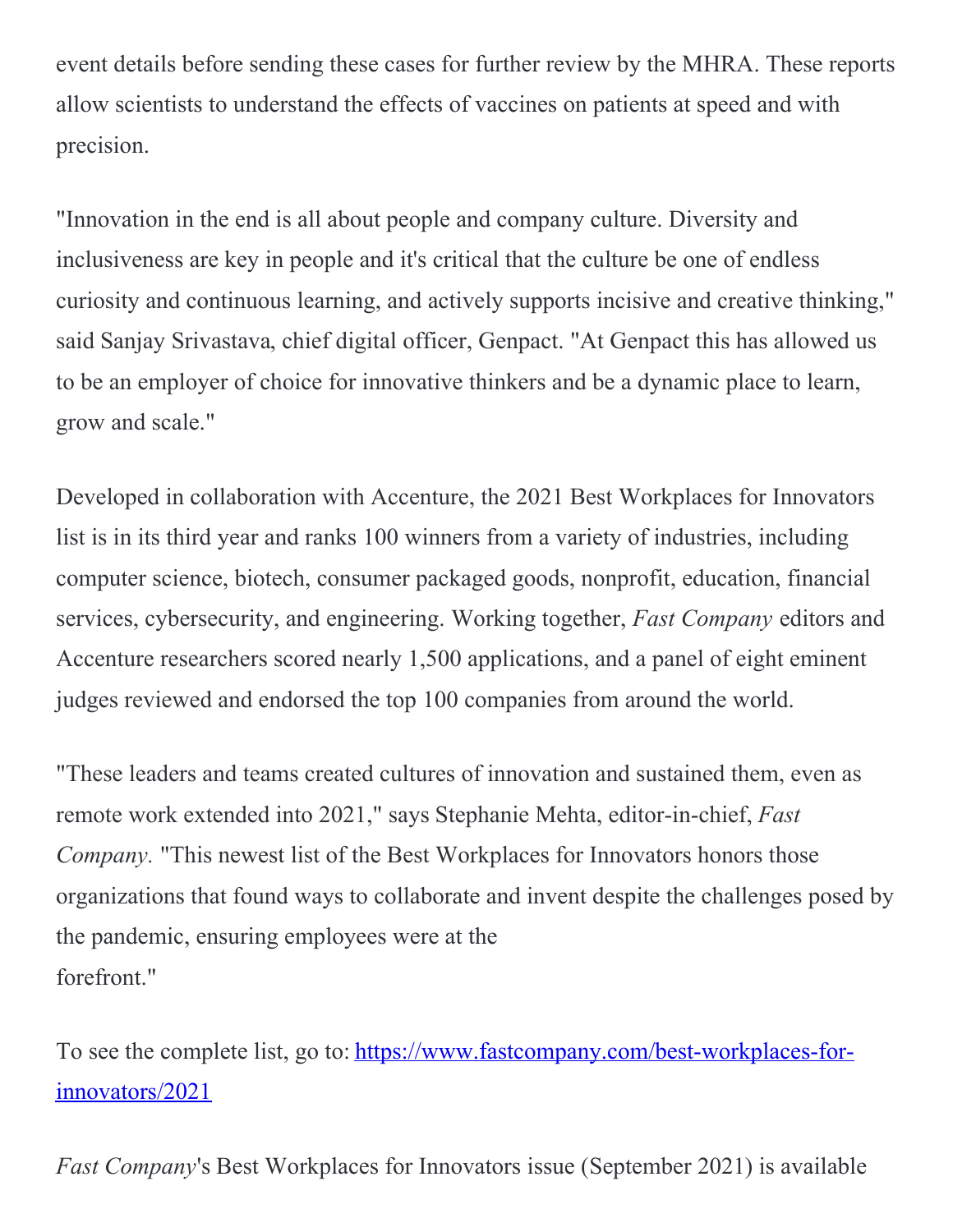online now, and the print issue will be on newsstands beginning August 17, 2021. Join the Best Workplaces for Innovators conversation using #FCBestWorkplaces.

#### About Fast Company

Fast Company is the world's leading progressive business media brand, with a unique editorial focus on innovation in technology, ethonomics (ethical economics), leadership, and design. Written for, by, and about the most progressive business leaders, Fast Company and FastCompany.com inspire readers and users to think beyond traditional boundaries, lead conversations, and create the future of business. Headquartered in New York City, *Fast Company* is published by Mansueto Ventures LLC, along with its sister publication *Inc*. Stephanie Mehta is editor-in-chief.

#### About Accenture

Accenture is a leading global professional services company, providing a broad range of services and solutions in strategy, consulting, digital, technology, and operations. Combining unmatched experience and specialized skills across more than 40 industries and all business functions—underpinned by the world's largest delivery network— Accenture works at the intersection of business and technology to help clients improve their performance and create sustainable value for their stakeholders. With 482,000 people serving clients in more than 120 countries, Accenture drives innovation to improve the way the world works and lives. Visit us at [www.accenture.com](https://c212.net/c/link/?t=0&l=en&o=3249219-1&h=608266440&u=http%3A%2F%2Fwww.accenture.com%2F&a=www.accenture.com).

### About Genpact

Genpact (NYSE: G) is a global professional services firm that makes business transformation real. Led by our purpose -- the relentless pursuit of a world that works better for people -- we drive digital-led innovation and digitally enabled intelligent operations for our clients. Guided by our experience reinventing and running thousands of processes for hundreds of clients, many of them Global Fortune 500 companies, we